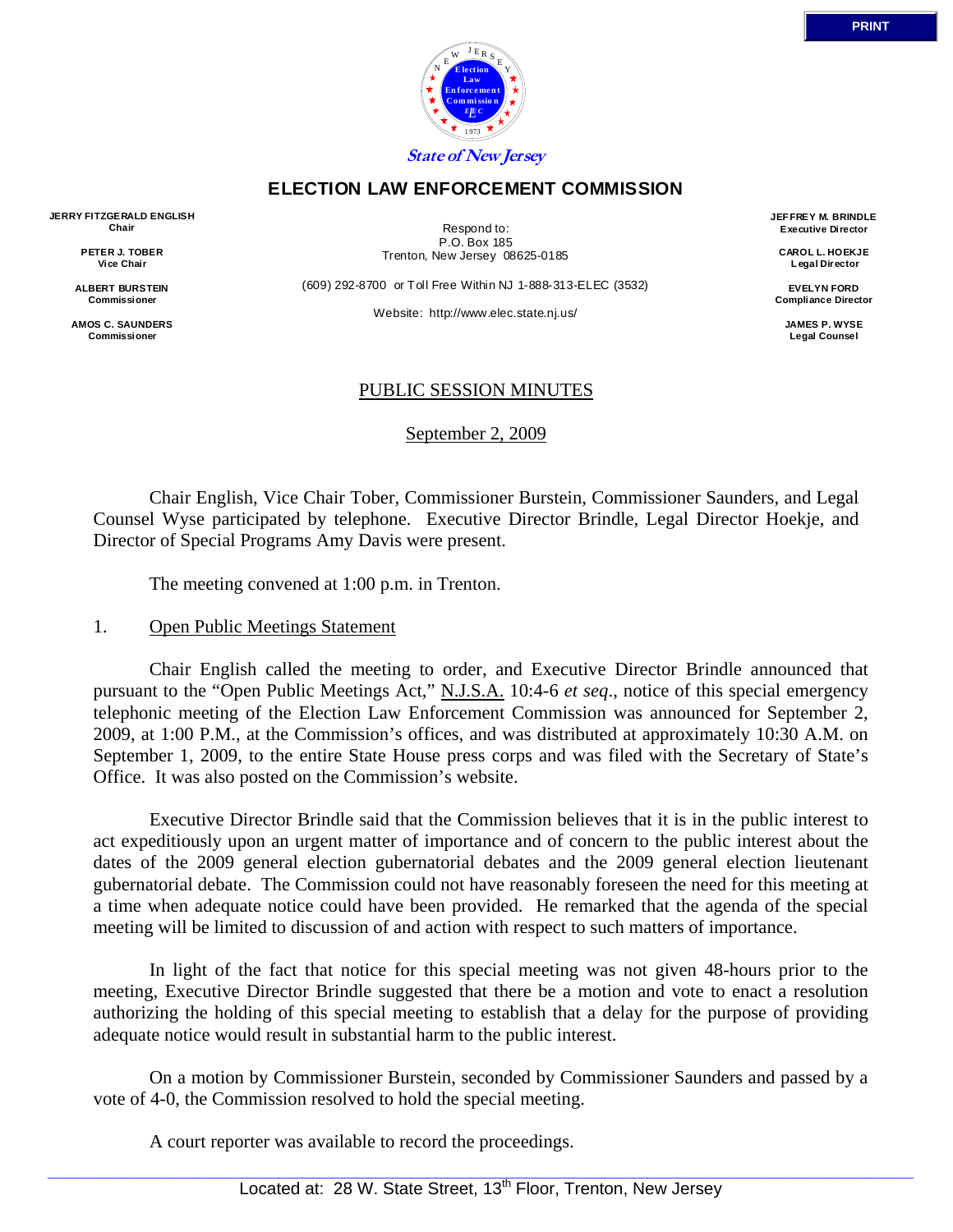### Public Session Minutes September 2, 2009 Page 2

### 2. 2009 General Election Gubernatorial Debates and the 2009 General Election Lieutenant Gubernatorial Debate - Continued Discussion from August 31, 2009 meeting

 At Chair English's request, Executive Director Brindle provided a synopsis of the August 31, 2009 meeting. He also advised the Commission of developments on September 1, 2009: 1) NJN-Public Television & Radio withdrew its request for a change in the debate dates; and 2) the Corzine campaign filed a statement of intent to participate in the ELEC-sanctioned debates.

Chair English requested that all relevant correspondence be placed in the record.

 On a motion by Commissioner Burstein, seconded by Vice Chair Tober and passed by a vote of 4-0, the Commission approved NJN-Public Television & Radio's withdrawal of its petition to change the date of the first gubernatorial debate from October 1 to October 22, 2009.

Executive Director Brindle advised the Commission that the debate schedule was as follows:

- **October 1, 2009** gubernatorial debate, sponsored by NJN-Public Television and Radio, in conjunction with the Philadelphia Inquirer, and the Gannett New Jersey newspaper group;
- **October 8, 2009** lieutenant gubernatorial debate, Sponsored by Leadership New Jersey, in conjunction with News 12 New Jersey, NJ 101.5 FM, and the Gannett newspaper chain. and,
- **October 16, 2009, aired on October 18, 2009** gubernatorial debate, sponsored by William Paterson University with WWOR-TV, WTXF-TV and Fox News.

 Commissioner Burstein directed staff to examine the applicable regulations with regard to the request for a date change as well as the lieutenant gubernatorial debate requirements.

Commissioner Saunders expressed agreement with Commissioner Burstein.

 Vice Chair Tober expressed satisfaction at a resolution of the matter and retention of the original debate schedule which would not require rescheduling of the lieutenant gubernatorial debate.

 The Executive Director noted that the Commission holds a public hearing after every gubernatorial election cycle, and would do so again the following January or February for the purpose of soliciting public comments and examining recommendations for future changes.

 On a motion by Vice Chair Tober, seconded by Commissioner Saunders and passed by a vote of 4-0, the Commission ratified the master calendar for the gubernatorial debates as indicated above.